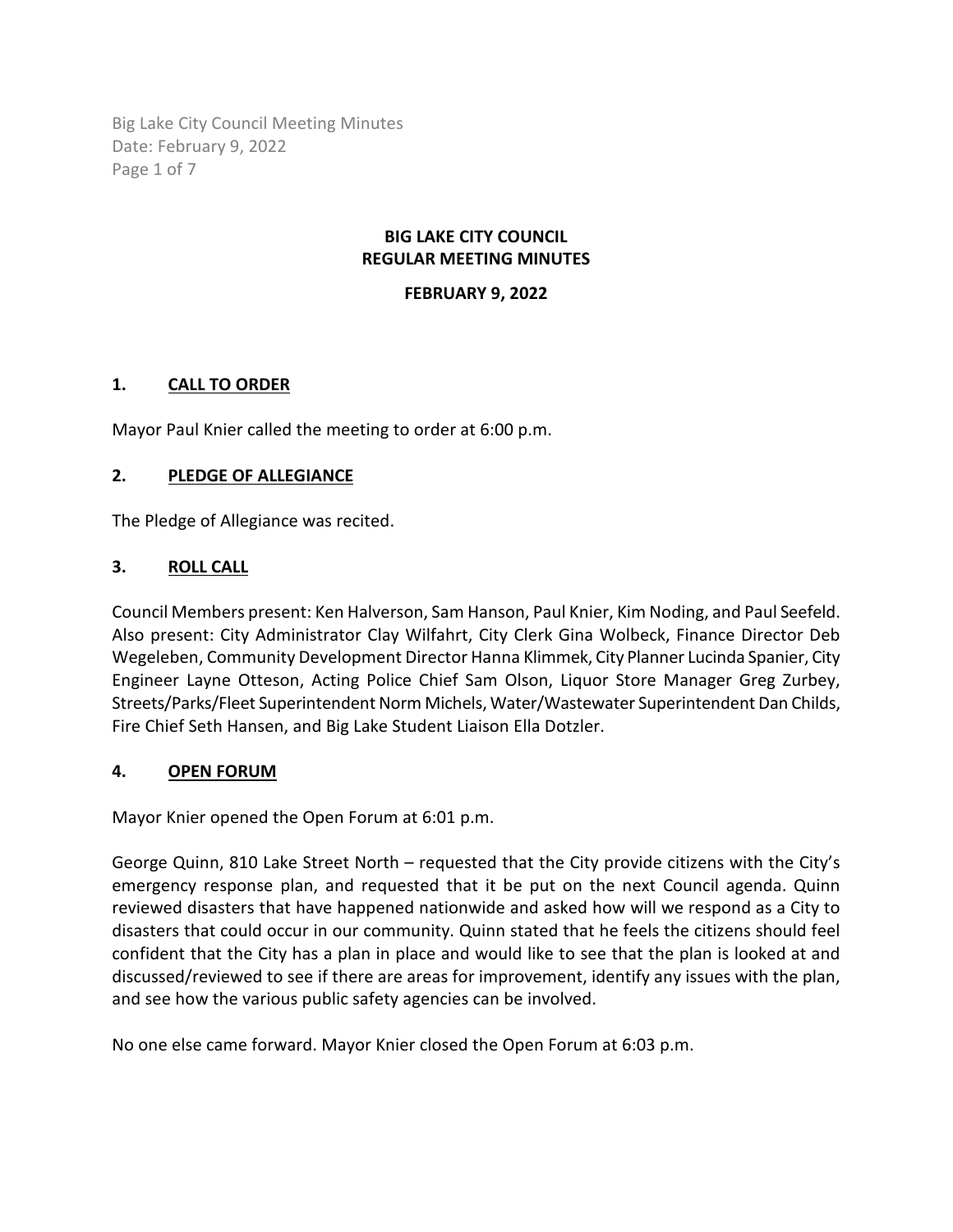Big Lake City Council Meeting Minutes Date: February 9, 2022 Page 2 of 7

# **5. PROPOSED AGENDA**

Council Member Noding motioned to adopt the proposed Agenda as presented. Seconded by Council Member Halverson, unanimous ayes, Agenda adopted.

# **6. CONSENT AGENDA**

Council Member Noding motioned to approve the Consent Agenda with the removal of item no. 6G for separate consideration. Seconded by Council Member Halverson, unanimous ayes, Consent Agenda approved. The Consent Agenda consisted of: 6A. Approve List of Claims, 6B. Approve Council Workshop Minutes of January 26, 2022, 6C. Approve Regular Council Meeting Minutes of January 26, 2022, 6D. Approve Form for Contracting Musicians and Sound Technicians for the Music in the Park Program, 6E. Approve the Hire of Police Officer Christopher Thull, 6F. Approve Traut Companies Quote for the Well No. 4 Improvements, 6G. Approve Quote for Executive Recruitment for Chief of Police Position from David Drown and Associates, and 6H. Approve Ordinance No. 2022-01 Amending Section 550 to Better Define Sidewalk Maintenance Responsibilities, and Approve Resolution No. 2022-18 authorizing Summary Publication.

6G. Quote for Executive Recruitment for Chief of Police Position

Clay Wilfahrt reviewed that at the Workshop held prior to the regular meeting, the City Council directed Staff to bring forward for consideration the Executive Recruitment quote to fill the vacant Chief of Police position submitted by Baker Tilly.

Council Member Halverson motioned to approve the Police Chief Executive Search Proposal submitted by Baker Tilly US, LLP. Seconded by Council Member Hanson, unanimous ayes, motion carried.

# **7. BUSINESS**

# **7A. Avalon Estates Environmental Assessment Worksheet (EAW) Record of Decision**

Lucinda Spanier reviewed the Avalon Estates property that was annexed into the City in 2020. Due to the presence of two natural environment lakes and their sensitive shorelands, the development concept requires mandatory environmental review pursuant to MN state statute in the form of an Environmental Assessment Worksheet (EAW). The property owner contracted with the City and Bolton & Menk, Inc. for completion of the EAW. As the responsible Governmental Unit (RGU), the City collects, compiles, and responds to substantive comments received. Once the comment period closes, the City Council is asked to make a determination on whether the data provided suggests that the project has the potential for significant environmental effects and thus would warrant a more detailed environmental review in the form of an Environmental Impact Statement (EIS).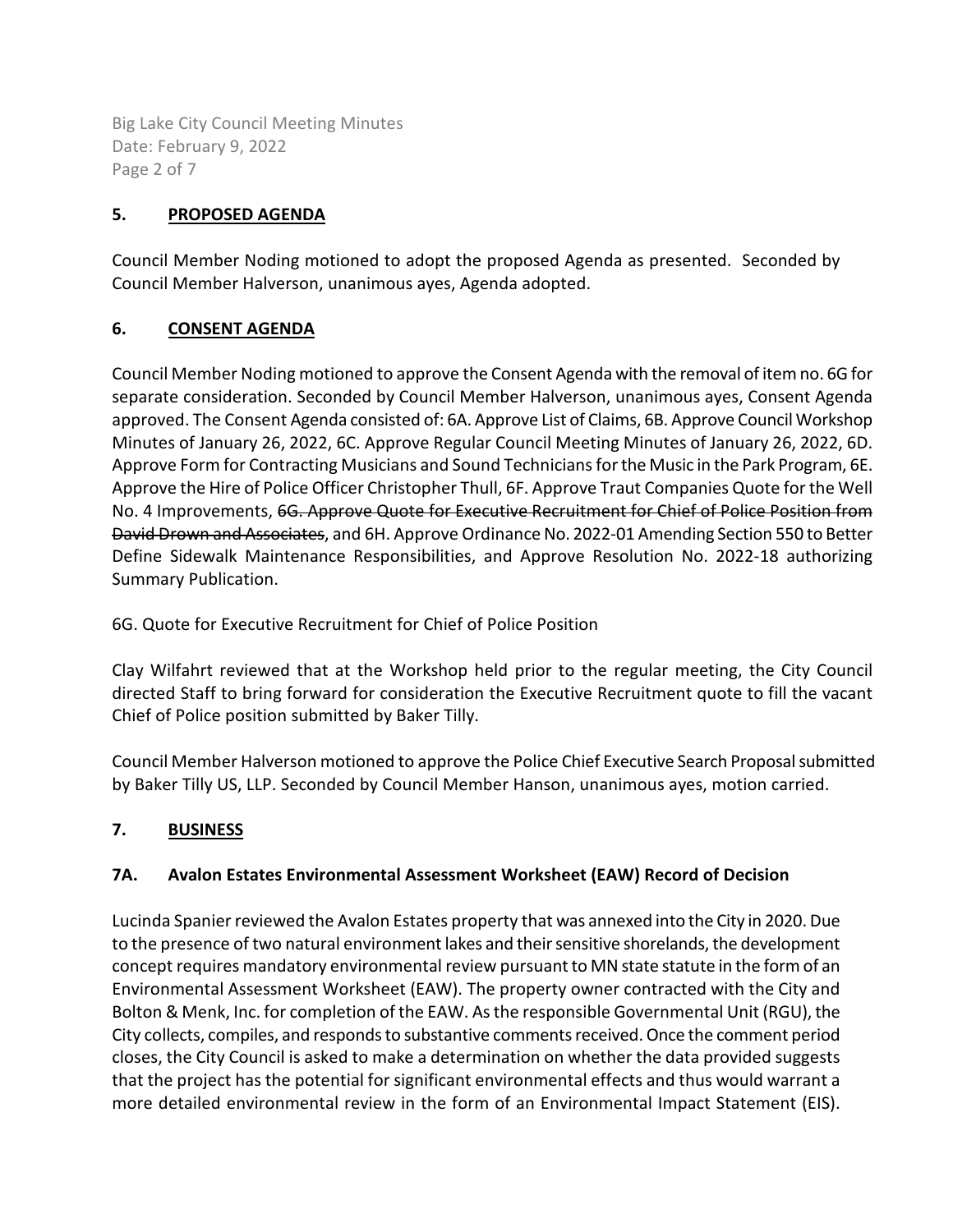Big Lake City Council Meeting Minutes Date: February 9, 2022 Page 3 of 7

Spanier reviewed the Avalon Estates EAW and stated that based on the analysis completed by Bolton and Menk, Inc. for the EAW, the proposed development does not appear to result in significant environmental harm and further analysis in an Environmental Impact Statement (EIS) is not anticipated at this time. Spanier noted that there was substantial conversation at the Planning Commission regarding transportation and the finding on that point of study was that there were no significant impacts on adjacent roadways that would be caused by this development. Spanier asked for Council comments and ultimately for approval on a resolution making a negative declaration on the need for an EIS for the project.

Council Member Noding discussed comments submitted by the MNDNR and MPCA that have been incorporated into the plan. Spanier explained that the EAW is a working document throughout the comment period. Once all the comments are submitted and reviewed, if they are found to be substantive and useful to the environmental review and would be useful during the construction period, then the information would either be further explored, or duly noted and added to the document. The final document will go on to serve as the basis for the construction of the development once it gets off the ground, especially relating to permits that will be required, as well as erosion and sediment control due to the close proximity to the water bodies. Spanier noted that the EAW in its current form has not been changed since published on December 21. Moving forward, the comments provided that add substantive value to the project will still be added to the document. Noding asked who determines if comments have substantive value, and Spanier responded that state statute guides what types of comments would have substantive value. On behalf of the City, the document authors from the Bolton and Menk team have responded to all the comments, compiled them and are responsible to make any edits to the draft moving forward. Mayor Knier clarified that Bolton and Menk would make the decision on what would be considered substantive comments.

Council Member Noding motioned to approve Resolution No. 2022-19 making a negative declaration on the need for an Environmental Impact Statement for the Avalon Estates Development Project. Seconded by Council Member Seefeld, unanimous ayes, motion carried.

# **7B. Department Reports**

Fire Department – Fire Chief Seth Hansen provided statistical information on calls for service for the months of December and January. Hansen reviewed department training including online training that covered Carbon Monoxide and Blood Born Pathogen training, as well as hands-on training that included radio communications and SCBA Air Management training. Hansen also reviewed the swearing in ceremony for new firefighters at the Township meeting, and a parade for a local soldier returning from deployment. Hansen discussed the Department Christmas Party held at the Carousel Works, the upcoming March 19<sup>th</sup> Chili Feed event, and the retirement of Captain Chris Brezinka, thanking him for his 9.5 years of service.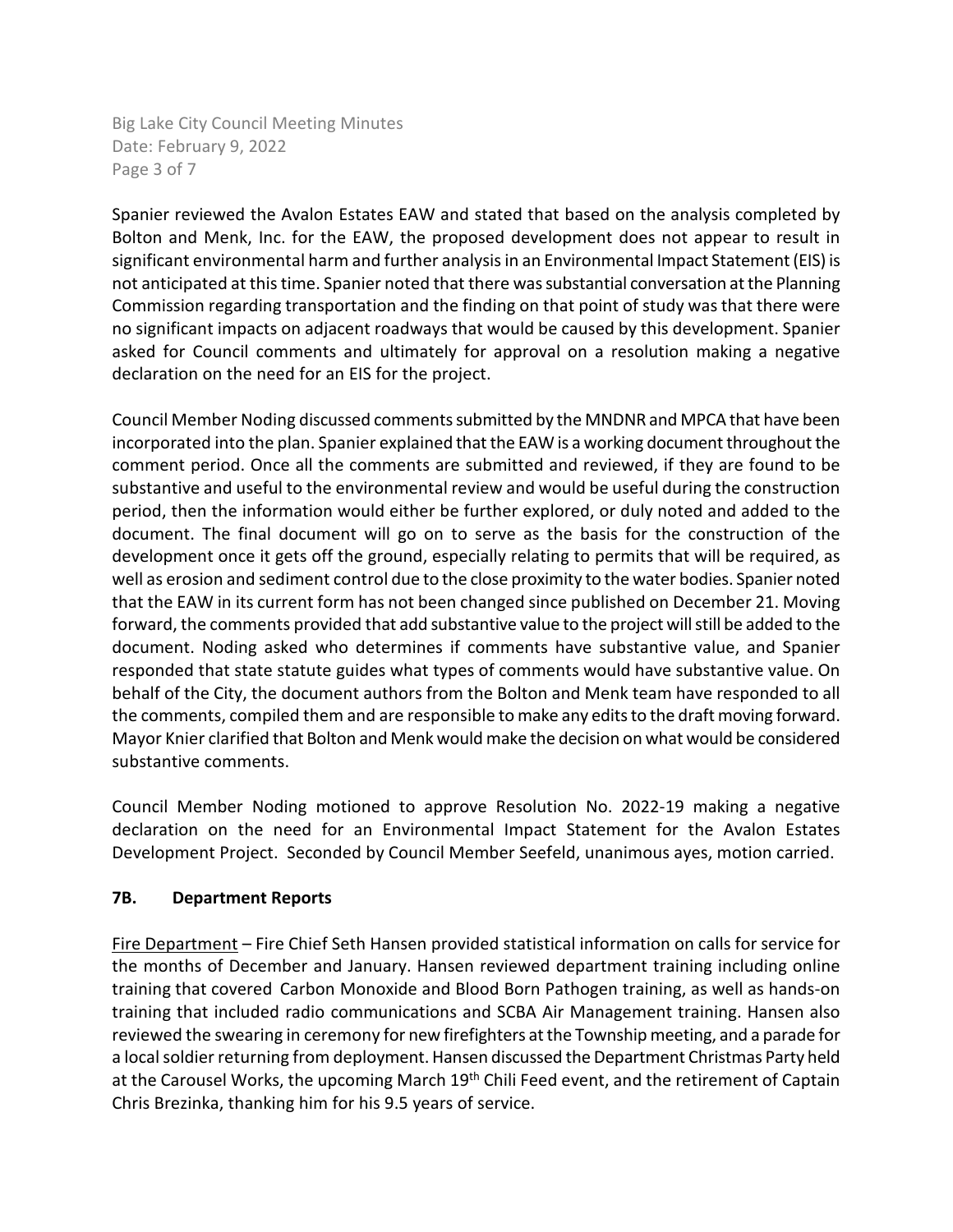Big Lake City Council Meeting Minutes Date: February 9, 2022 Page 4 of 7

Council Member Halverson asked how many of the 84 calls were lift assist calls. Hansen estimated that 10 of the 84 calls were for lift assists, and noted that the lift assist calls for year-end 2021 was approximately 47 so it wasn't a large majority of their calls. Halverson stated that he feels the City is getting hit hard because of our one building in town, and Hansen estimated that on average, there are eight to ten firefighters who are paged to these calls. Halverson stated again that we are getting hit hard by one building. Hansen expressed that he doesn't necessarily agree with that, but out of all the calls they probably have the most, but noted that we do get lift assist calls from throughout town. Hansen noted that as the Chief and the Fire Department being an entity that provides public safety, he is not o.k. with not responding to a 911 call, expressing that is what we are there for. Halverson stated that he understands that, and has been an advocate of the process noting that he was Chief when the procedure was established, but stated that we've had to decrease our man hours and put stress on our firefighters with the amount of calls, which goes back to letting our Police Officers make an executive decision on whether to page or not the way they used to. Hansen discussed that at the Fire Board level, we have been discussing staffing issues and how we address these things. It comes down to us having to pay a duty crew if that's what they want to do. If we only want to send four guys, we have to make sure we have four that are around all the time, or even if it's two here 24/7, they commit to being able to respond. Halverson expressed that his statement isn't even that, but let's let the Police Officer make the determination so the department is not called out until the Police Officer makes the executive decision. Hansen explained that is what our current process is.

Police Department - Acting Chief Sam Olson touched on the lift assist calls discussion. A good majority of the time that we have fire respond, they are needed. There are times that the Fire Department does not get called to a lift assist when we know we can handle it ourselves and will either not page out or the page will be cancelled. Olson estimated that at least half, if not more lift assist calls require assistance from the Fire Department. If we know Fire is responding on a call, and the on-duty Police Officers are not able to respond right away, we know Fire will do a great job on assisting on these calls. Olson stated that he feels it is a good service that we provide, and if the Officers know they can lift the person themselves, they will cancel the Fire page. Olson also thanked George Quinn for the donation of three lighted winter hats that are an excellent safety precaution, especially for our night-time officers. Olson updated Council on police statistics, calls for service and significant arrests for the months of December and January. Olson reviewed events the Department participated in including lunch with students at Independence Elementary, welcoming new Officer Jennifer Franzen, the swearing in of Officer Kyle Rossberg, and recognizing Investigator Rich Berg for 25 years of service and his recent retirement. Olson also reviewed yearto-date traffic fatality data collected for 2021, noting that the BLPD prides themselves on traffic enforcement efforts. Olson provided an update on the Co-Responder program implemented by Sherburne County in 2021. Roy Neumann serves as the current Co-Responder and works closely with the Sherburne County Sheriff's Office, and Police Departments from Big Lake, Becker, and Elk River. The Co-Responder assists in mental health calls for service once the scene is secure, and is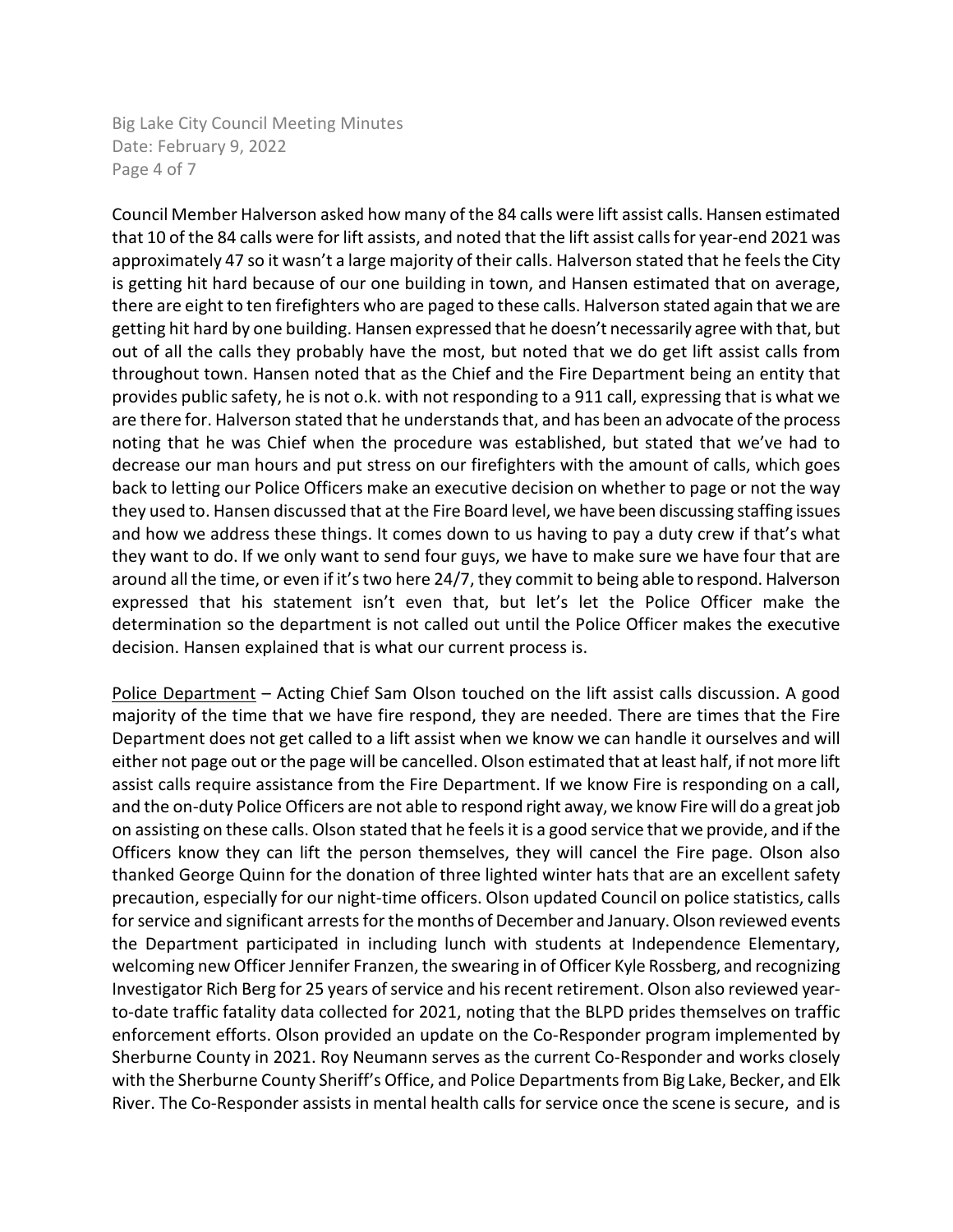Big Lake City Council Meeting Minutes Date: February 9, 2022 Page 5 of 7

able to offer mental health specific assistance when needed. Olson also provided information on the fundraising drive towards the purchase of a new K9 squad.

Council Member Halverson discussed that the City should open up their towing contract bid to ones that qualify, noting that we haven't bid this service out since 2017. Halverson stressed that we continue contract with the same business, and expressed that the business is owned by a City employee, in which case we should be more cautious. Halverson stated that he feels this is government overreach by not allowing anyone else to bid against a City employee, and is a lack of transparency of Council by them not allowing anyone else to bid on it, stating that we don't have anything to hide when we go out for bid. There is an image we portray of our Police Department by allowing a City employee to provide the service without allowing it to go out to bid . Halverson stated that he has talked to Chief Olson about this and he has indicated that he likes who we currently use and Halverson understands that. He is under the belief that with free enterprise, it should be bid and we have multiple companies that would bid on providing the service. Halverson discussed that he would like to see the Council allow Staff to open this service up for bid and whoever gets the low bid gets the contract, noting that we are supposed to be fiscally responsible and transparent. Halverson also discussed that for the last year we haven't even had a contract in place so we have no way to monitor the amount being charged.

Mayor Knier stated that he agrees with Council Member Halverson, noting that last year we agreed that we would look at it again this year.

Olson discussed that he understands the open bidding request and acknowledged that Collins Brothers, the other towing company in town that would be eligible for bidding, would do a great job for us, just as Bob's Towing has done since 2017 as our sole provider. The company has done a great job for us, and Olson believes we get the perks that we get with Bob's Towing that we might not get with Collins Brothers. Bob's Towing doesn't charge us for impound or forfeited vehicles amongst other things, as well as we are currently getting 2017 pricing due to staying with the same towing company. Olson recognized that it is up to Council on if we open the service up for bidding or not, but noted his concern about getting the same pricing that we currently have. Olson stated that he is not advocating for any particular towing company, but noted that we have used Bob's Towing since 2017, we know what kind of service they provide, and noted that they have done a great job for us. It's going to be a gamble on getting the same level of service and pricing by going out for bid. Halverson asked if the pro-bono services can be written into requirements in the bid request. We could also include a get-out clause into the new contract if requirements aren't met. Halverson stated that he understands where Olson is coming from, but feels transparency, and controlling government overreach is the fiscally responsible thing to do, and whoever gets the low quote, gets it.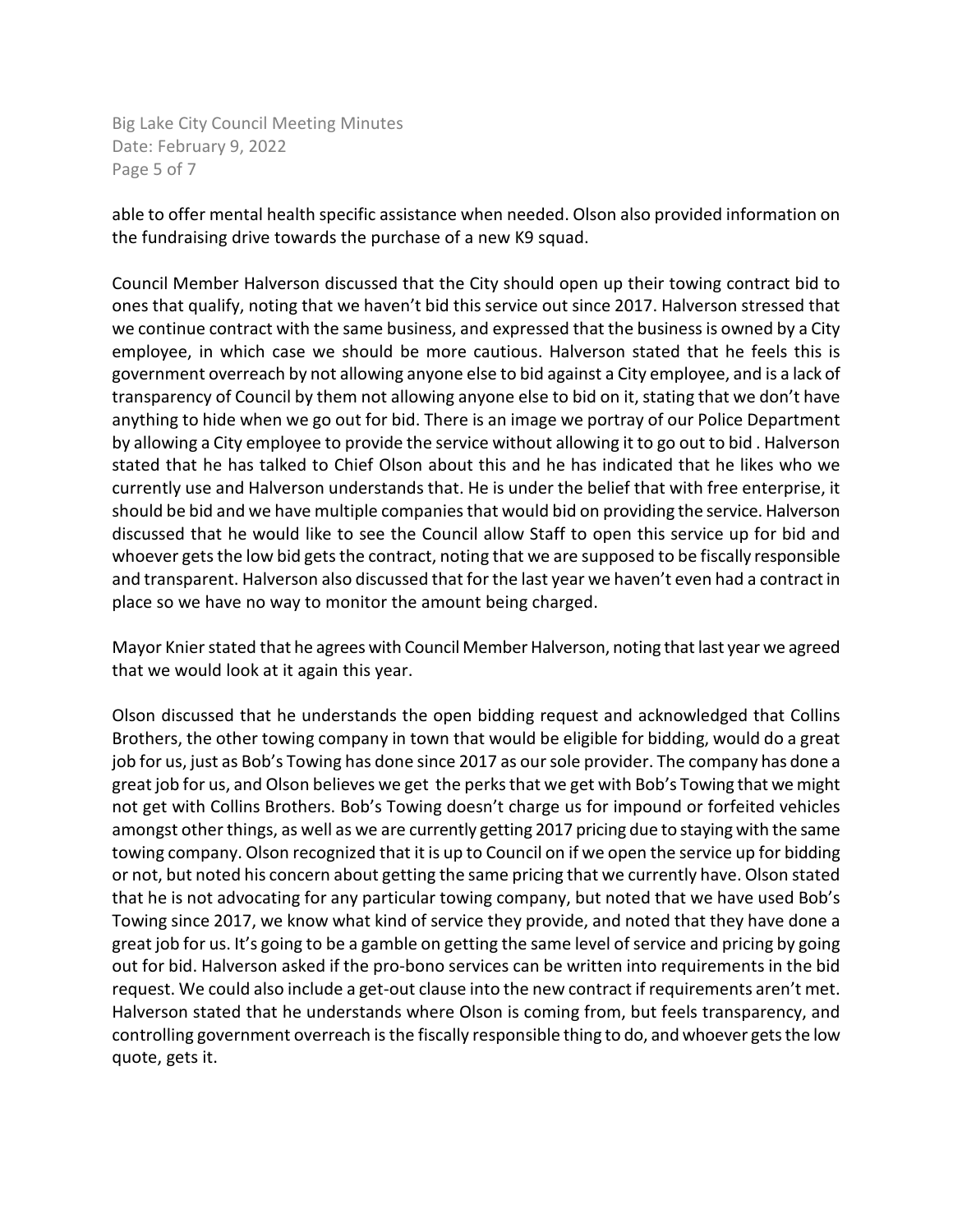Big Lake City Council Meeting Minutes Date: February 9, 2022 Page 6 of 7

Council Member Hanson clarified that the owner of Bob's Towing is not an employee of the City. Halverson disagreed and stated that firefighters are City employees. Clay Wilfahrt explained that firefighters are employed by the Fire Joint Powers Authority that is owned by the City and the Township. Halverson again stated that they have always been considered a City employee. Hanson stated that City employees are not allowed to be on the Fire Department. Deb Wegeleben explained that the Fire Department is covered by their own workers compensation and are not classified as City employees, which is one of the reasons the JPA was created. Halverson stressed that they fall under the City and they fall under the Township, they are a JPA board that is funded by the City and Township. Council Member Noding discussed that it is an appearance thing, and noted that if we do go out for bid for towing services, we need to make sure the bid is apples to apples. Council directed Staff to put together a draft request for proposal for City towing services and bring back to the next Council Workshop for further review.

# **8. ADMINISTRATOR'S REPORT**

Clay Wilfahrt reviewed the all-staff strategic planning meeting held on February 8<sup>th</sup>, and reviewed the benefits of including comments from Staff in the action plan. Wilfahrt also provided an update on the County Road 11/Hwy 25 meeting with area officials, noting that Staff will bring back an update to Council on possible implications the project could have on the City, and with a recommendation on responding to the County's request. Wilfahrt reviewed that a number of officials have reached out to him regarding the League of MN Cities (LMC) position on zoning rules that are potentially being affected at the state level. There are a number of bills at the state level that are proposing to restrict local authority over planning and zoning in terms of housing. The LMC has issued a position on that, stating that they would like cities to pass a resolution in opposition of those bills. Wilfahrt noted that he plans to bring back a summary of what those bills include, and what the League is proposing so we can consider that. Mayor Knierstated that he will be on-board with passing that resolution to retain local decision making about what's going on in our community here at the local level, as opposed to the state level. Council Member Noding stressed no more unfunded mandates.

# **9. MAYOR & COUNCIL REPORTS and QUESTIONS/COMMENTS**

Mayor Knier: Discussed that he met with the Police Department to discuss changes the department has experienced and plans for filling the Chief position. Knier discussed the need to build community, and build unity.

Council Member Halverson: Discussed that he has been working with Norm Michels to get approval to put "thin ice" signage on the lake in hopes to deter people from driving through the channel. Halverson also reviewed the Third Rail fishing contest that was held recently, and encouraged organizations and participants to pick up litter during events on the lake.